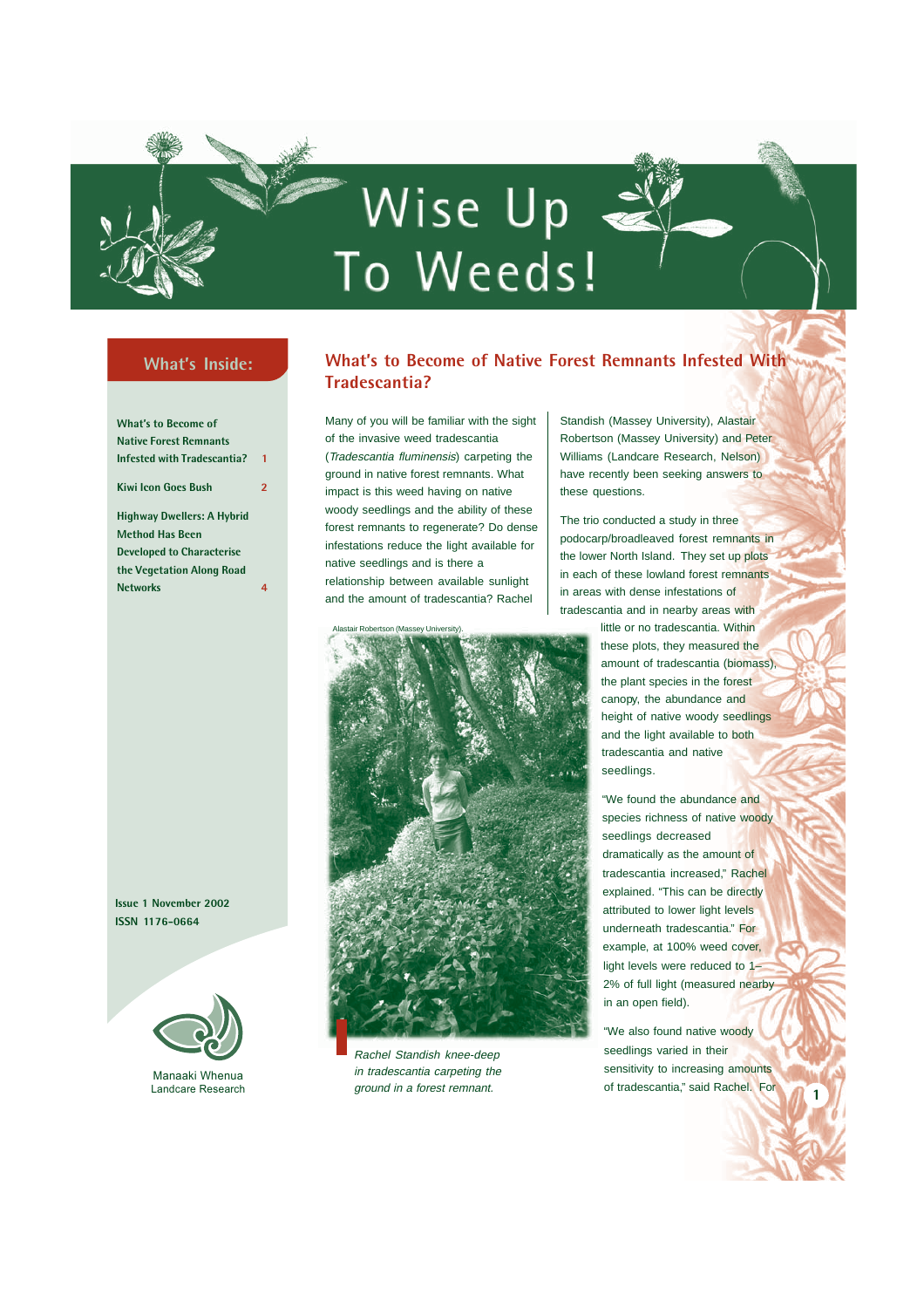example, kawakawa (Macropiper excelsum) was most sensitive, declining sharply as the amount of tradescantia increased, while kohekohe (Dysoxylum spectabile) persisted at 100% cover of the weed. However, the longer-term survival of kohekohe seedlings in areas with more than 90% weed cover was very low. Pigeonwood (Hedycarya arborea), mâhoe (Melicytus ramiflorus), tîtoki (Alectryon excelsus) and pukatea (Laurelia novaezelandiae) were all moderately tolerant to invasion by the weed. "From these results we would expect that over time a forest remnant invaded by tradescantia would probably comprise more kohekohe and less kawakawa than a forest without the weed," Rachel concluded.

"Our measurements showed tradescantia biomass increased dramatically as the available light increased from zero to 10% of full light," said Rachel. "Therefore imposing shade (1.3 to 5% full light) on infestations is likely to result in a decrease in the amount of tradescantia and an increase in the abundance of native seedlings." This could possibly be achieved by close plantings of canopy-forming native trees and may be one way of restoring native forest remnants infested with tradescantia. More research is underway to test this theory.

This study was funded by the Foundation for Research, Science and Technology. Rachel Standish received a postgraduate scholarship from the Dept of Conservation.

For the full story see: Standish, R.J.; Robertson, A.W.; Williams, P.A. 2001: **The impact of an invasive weed Tradescantia fluminensis on native forest regeneration.** Journal of Applied Ecology 38: 1253-1263.

**2**

#### **Kiwi Icon Goes Bush**

The commercially successful common kiwifruit (Actinidia deliciosa), has been bred from plants originating from China. Seed was first introduced into New Zealand in 1904, but large-scale commercial production did not take off until the mid-1970s. Recently, commercial production of two close relatives, A. chinensis, sold as ZESPRI™ GOLD, and arguta kiwifruit (A. arguta), has begun in this country.

It took about 50 years for common kiwifruit to "jump the fence"and turn up in the wild. Since the industry boom in the late 1970s increasing numbers of wild common kiwifruit plants have been recorded, often (but not always) being found close to commercial kiwifruit orchards.

Little is known about the ecology of wild kiwifruit in New Zealand. Recently Jon Sullivan (Landcare Research, Auckland) and Peter Williams (Landcare Research, Nelson) studied the distribution and characteristics of wild kiwifruit, in order to assess its weed potential.

While most wild kiwifruit is concentrated in the Bay of Plenty Region, where most kiwifruit cultivation has occurred, the plant has also been found in scattered locations from Northland to South Westland and Canterbury (see MAP). Arguta kiwifruit and another species, A. polygama, have recently been recorded at one site in Te Puke. ZESPRI™ GOLD kiwifruit has yet to be found in the wild in New Zealand.

Common kiwifruit has many attributes that make it a potentially nasty weed. The plant appears able to grow in a wide variety of habitats including scrub, gullies, young and old stands of native bush, and pine plantations. Vines are vigorous, woody and fast growing, able to overtop pine seedlings and native saplings. "Wild kiwifruit vines are capable of reaching >20 m high into the upper forest canopy" said Jon. Smothered plants underneath are shaded and may break under the added weight. Kiwifruit plants are also very long-lived. Vines first planted in New Zealand in the 1930s are still in production and one cultivated vine of arguta kiwifruit in Korea is 600 years old! "Just one 30-year-old wild vine is capable of smothering 1000 m<sup>2</sup> of scrub and young bush," explained Jon. Seedlings appear to be moderately shade tolerant and can establish in tree fall gaps within mature forest. The plant is also capable of growing over a reasonably wide temperature range. "While young kiwifruit shoots are



Wild common kiwifruit (Actinidia deliciosa) smothering young native bush in Te Puke.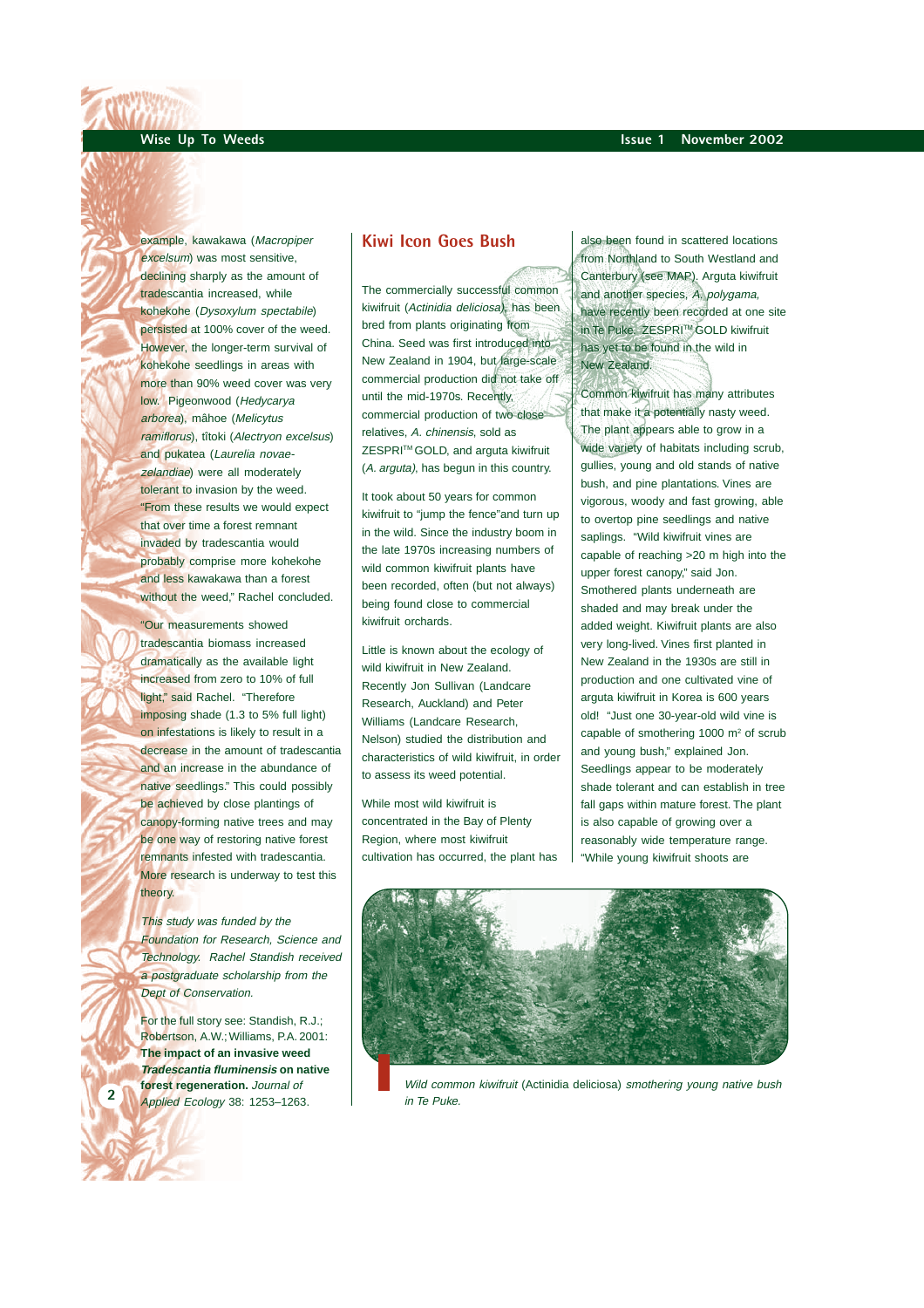

The distribution of wild common kiwifruit (Actinidia deliciosa) in New Zealand.

relatively frost tender, properly acclimatised plants have been found to tolerate sub-zero winter temperatures," said Jon. Taken together these observations suggest that wild kiwifruit is likely to slow or prevent the regeneration of native bush and cause problems in commercial pine plantations.

People have been major players in the spread of wild kiwifruit. Early orchard practices meant reject fruit or vine parts were often dumped into gully areas. Farmers also feed reject fruit to stock, which provides food for silvereyes, the prime suspects for moving kiwifruit

seed into neighbouring forest areas. "The ability of wild common kiwifruit to spread via seed is high since each wild fruit contains about 300 seeds and hundreds to thousands of fruit can be produced in a season by a large female vine," noted Jon.

"Applying the Dept of Conservation's weed priority ranking system places wild common kiwifruit in the highest weed impact category, category A," explained Jon. "Around Te Puke, wild common kiwifruit is easily as bad as the worst environmental weeds in the region – banana passionfruit, woolly nightshade and wild ginger."

Recent imigrants, ZESPRI™ GOLD and arguta kiwifruit, could be just as weedy as their cousin, unless they can be prevented from establishing in the wild.

"The good news is that controlling wild common kiwifruit populations and maintaining them at low densities should be a realistic proposition," predicited Jon. "The plant still has a relatively restricted distribution in the wild, seed viability in the soil appears limited to about 3 years, and plants do not start producing fruit until they are about 5 years old."

In surveys, Clint Cameron (a summer student at Environment B.O.P) and Environment B.O.P contractors, John Walters and Les Eltringham, have documented about 500 sites with wild common kiwifruit in a 50 km<sup>2</sup> area around Te Puke. "Results showed the population is currently dominated by juvenile plants, and is rapidly beginning to increase in density," said Jon. "We believe this is a critical time to commit to weed control in the Te Puke area, while these juvenile plants are too young to reproduce. If left unchecked, the potential for spread into neighbouring areas is huge and control will become increasingly expensive and impractical," warned Jon.

Fortunately Environment B.O.P have been quick off the mark, and in an initiative spearheaded by John Mather (Plant Pest Co-ordinator) they have developed methods to successfully control wild kiwifruit. These are currently being employed by contractors, John Walters and Les Eltringham (Te Puke Enterprise Agency), funded by Environment B.O.P, ZESPRI and HortResearch.

This study was funded by Environment  $B$  $O$  $P$ 

**3**